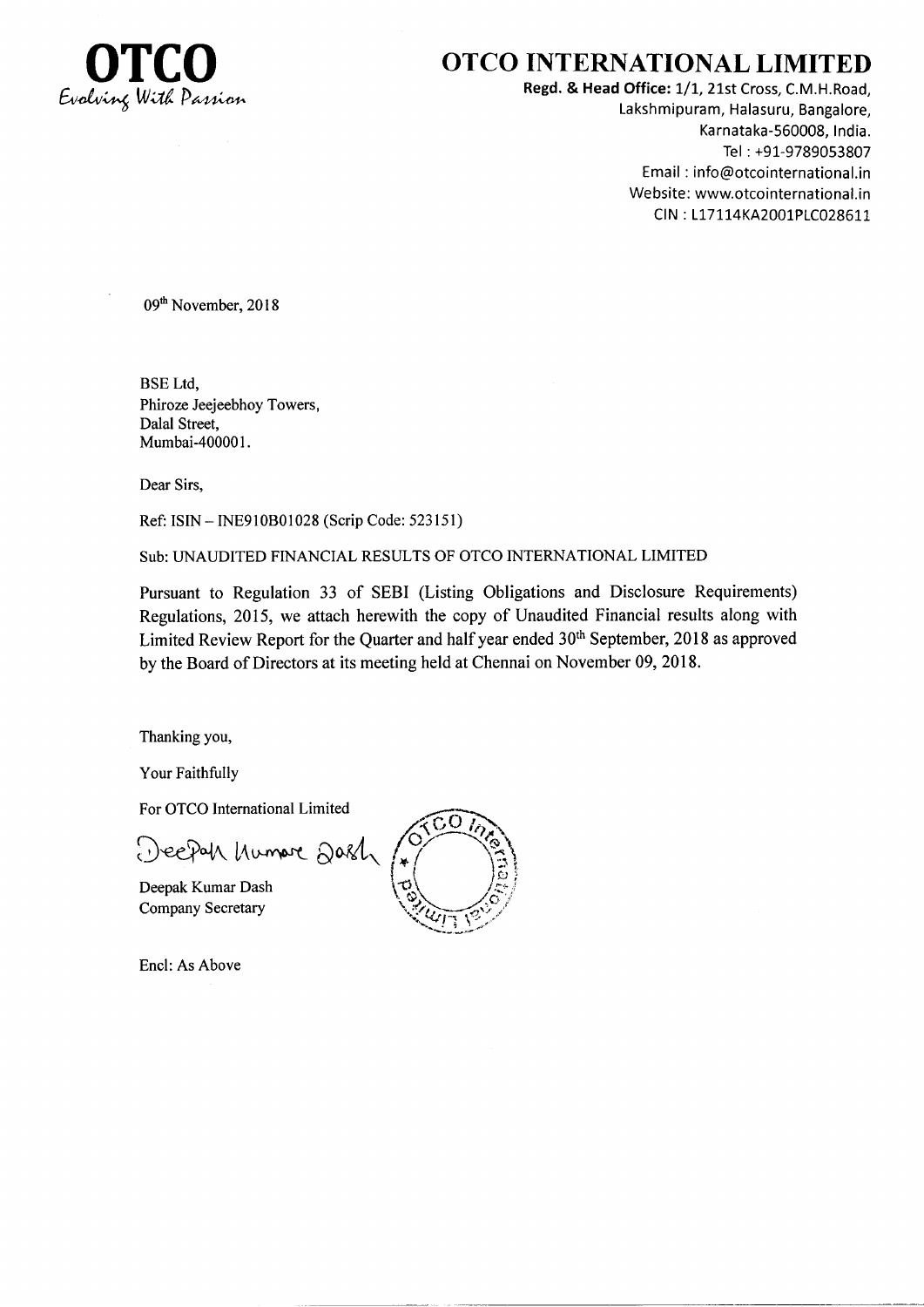#### OTCO INTERNATIONAL LIMITED 1/1, 21ST CROSS. C.M.H ROAD, LAKSHMIPURAM, HALASURU, BANGALORE, KARNATAKA - 560008 Corporate Identity Number: L17114KA2001PLC028611 STATEMENT OF STANDALONE UNAUDITED RESULTS FINANCIAL RESULTS FOR THE QUARTER AND HALF YEAR ENDED 30,09,2018

|             |                                                                                               | (Rs.In Lacs)             |                          |                          |                        |                |              |
|-------------|-----------------------------------------------------------------------------------------------|--------------------------|--------------------------|--------------------------|------------------------|----------------|--------------|
| ISL NO      | <b>Particulars</b>                                                                            | <b>OUARTER ENDED</b>     |                          |                          | <b>HALF YEAR ENDED</b> |                | <b>YEAR</b>  |
|             |                                                                                               |                          |                          |                          |                        |                | <b>ENDED</b> |
|             |                                                                                               | 30.09.2018               | 30.06.2018               | 30.09.2017               | 30.09.2018             | 30.09.2017     | 31.03.2018   |
|             |                                                                                               | <b>UNAUDITED</b>         |                          | <b>UNAUDITED</b>         |                        | <b>AUDITED</b> |              |
|             |                                                                                               |                          |                          |                          |                        |                |              |
| п           | Revenue From Operations<br>Other Income                                                       | 25.33                    | $\overline{\phantom{a}}$ | 40.00                    | 25.33                  | 75.00          | 2,653.92     |
| Ш           |                                                                                               | 17.79                    |                          | 1.68                     | 17.79                  | 2.88           | 6.11         |
|             | Total Income (I+II)                                                                           | 43.12                    | $\blacksquare$           | 41.68                    | 43.12                  | 77.88          | 2,660.03     |
| IV          | <b>EXPENDITURE</b>                                                                            |                          |                          |                          |                        |                |              |
|             | (a) Cost of Sales & Other Direct Expenses                                                     | 16.47                    | 9.29                     | 43.03                    | 25.76                  | 63.03          | 2,918.63     |
|             | (b) (Increase)/Decrease in Inventories of Finished Goods, Work in Progress and stock in trade | ٠                        | (9.29)                   |                          | (9.29)                 | $\cdot$        | (501.19)     |
|             | (c) Service Expenses                                                                          |                          |                          | $\overline{\phantom{a}}$ |                        |                |              |
|             | (d) Employee Benefit Expense                                                                  | 11.75                    | 12.13                    | 3.93                     | 23.88                  | 7.43           | 31.21        |
|             | (e) Finance Costs                                                                             | 3.44                     | 5.32                     |                          | 8.76                   |                | 3.13         |
|             | (f) Depreciation & Amortization Expenses                                                      | 0.65                     | 0.65                     | (0.20)                   | 1.30                   | 0.24           | 2.54         |
|             | (g) Other Expenses                                                                            | 8.61                     | 8.95                     | 6.70                     | 17.56                  | 15.41          | 29.68        |
|             | <b>Total Expenses (IV)</b>                                                                    | 40.92                    | 27.05                    | 53.46                    | 67.97                  | 86.11          | 2,484.00     |
| V           | Profit/(Loss) before exceptional items and tax (III-IV)                                       | 2.20                     | (27.05)                  | (11.78)                  | (24.85)                | (8.23)         | 176.03       |
| VI          | <b>Exceptional Items</b>                                                                      |                          |                          |                          |                        |                |              |
| VII         | Profit/(Loss) before tax (V+VI)                                                               | 2.20                     | (27.05)                  | (11.78)                  | (24.85)                | (8.23)         | 176.03       |
|             | <b>Tax Expenses</b>                                                                           |                          |                          |                          |                        |                |              |
| <b>VIII</b> | a. Current Tax                                                                                | $\overline{\phantom{0}}$ | $\overline{\phantom{a}}$ | (0.75)                   | $\blacksquare$         | $\blacksquare$ | 35.85        |
|             | b. Deferrd Tax                                                                                | $\blacksquare$           |                          |                          | $\overline{a}$         |                | (0.41)       |
| IX          | Profit/(Loss)for the period (VII-VIII)                                                        | 2.20                     | (27.05)                  | (11.03)                  | (24.85)                | (8.23)         |              |
| X           | Other Comprehensive Income (Net of Tax)                                                       |                          |                          | $\overline{a}$           |                        |                | 140.59       |
|             | Items that will not be reclassified to Profit or Loss                                         |                          |                          |                          | ۰                      | $\blacksquare$ |              |
| XI          | Total Comprehensive Income for the Period (IX+X)                                              | 2.20                     | (27.05)                  | (11.03)                  | (24.85)                |                |              |
| XII         | Paid up Equity Share Capital (Face Value of Rs. 2/-each)                                      | 259.36                   | 259.36                   | 259.36                   |                        | (8.23)         | 140.59       |
| XIII        | Other Equity                                                                                  |                          |                          |                          | 259.36                 | 259.36         | 259.36       |
| <b>XVII</b> | Earning per equity share of par Value of Rs. 2/- each                                         |                          |                          |                          |                        |                |              |
|             | (1) Basic and Diluted in Rupees                                                               | 0.02                     |                          |                          |                        |                |              |
|             |                                                                                               |                          | (0.21)                   | (0.09)                   | (0.19)                 | (0.06)         | 1.08         |
|             |                                                                                               |                          |                          |                          |                        |                |              |
|             |                                                                                               |                          |                          |                          |                        |                |              |

Note :<br>1. The above results have been reviewed by the Audit Committee and approved by the Board of Directors at their meeting held on 09.11.2018.

2. In accordance with the requirements of regulations 33 of the SEBI (Listing & other Discolsure requirements) Regulations, 2015, the<br>Statutory auditors have carried out a Limited Review of the standalone financial results

3. Figures of the previous quarter have been regrouped and reclassified to confirm to the classification of current period, wherever necessary.

4. The EPS figures have been modified consequent to splitting of face value from Rs.10/- to Rs.2/- per share

Place : Chennai Date: 09.11.2018



For Otco International Limited

 $\mathcal{B}^d$ 

Bagyalakshmi Thirumalai Whole Time Director DIN No. 08186335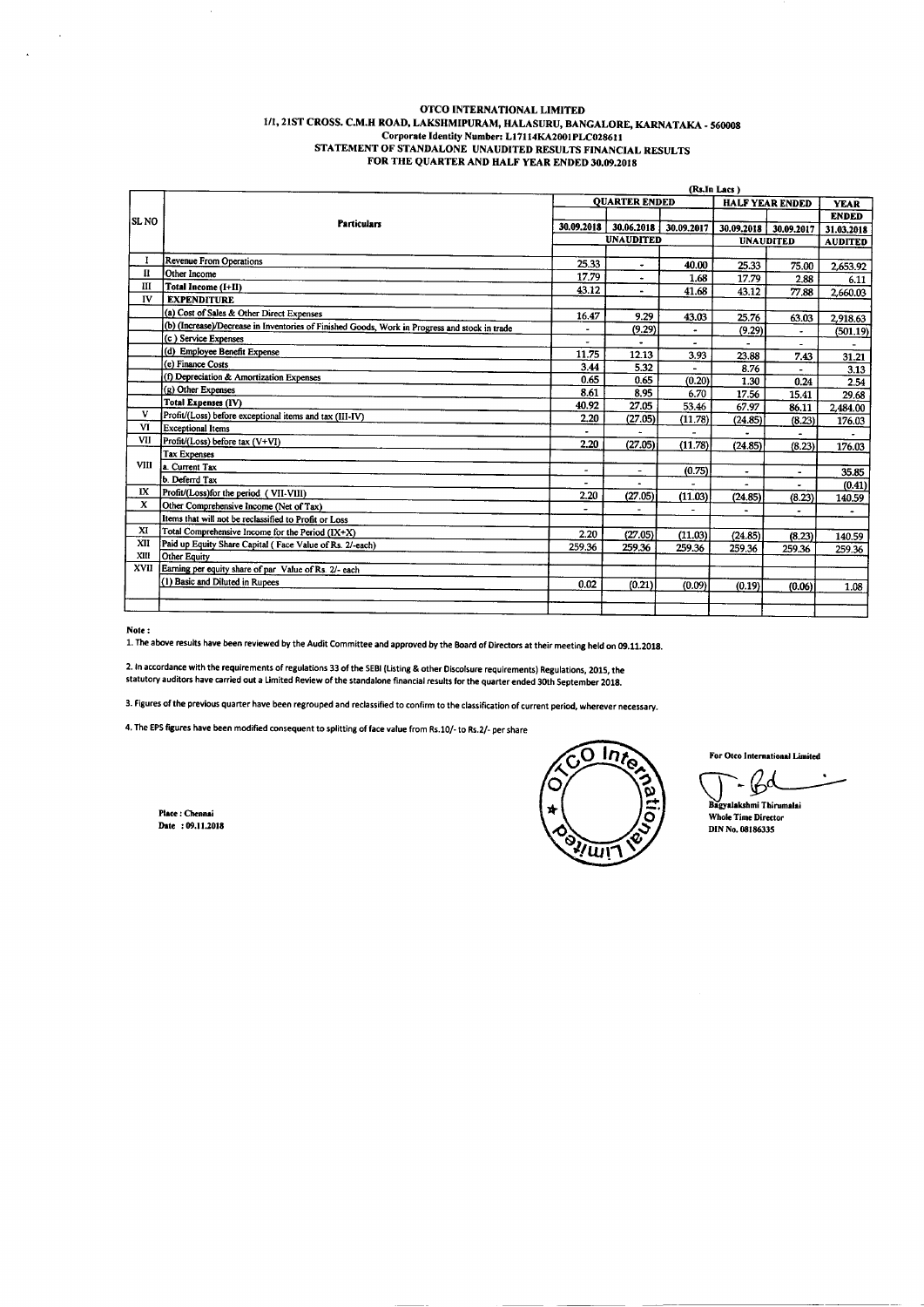## OTCO INTERNATIONAL LIMITED

### 1/1, 21ST CROSS. C.M.H ROAD, LAKSHMIPURAM, HALASURU, BANGALORE, KARNATAKA - 560008 Corporate Identity Number: L17114KA2001PLC028611

| Unaudited Standalone Statement of Assets & Liabilities As on 30.09.2018<br><b>Rs in Lacs</b> |                  |                  |  |  |
|----------------------------------------------------------------------------------------------|------------------|------------------|--|--|
| <b>Particulars</b>                                                                           | 30.09.2018       | 31.03.2018       |  |  |
|                                                                                              | <b>Unaudited</b> | <b>Audited</b>   |  |  |
| Assets                                                                                       |                  |                  |  |  |
| <b>Non current assets</b>                                                                    |                  |                  |  |  |
| Property plant and equipment                                                                 | 4.96             | 6.25             |  |  |
| Capital WIP                                                                                  |                  |                  |  |  |
| Goodwill                                                                                     |                  |                  |  |  |
| Other intangilbe assets                                                                      | 0.01             | 0.02             |  |  |
| Intangible assets under development                                                          |                  |                  |  |  |
| <b>Financial assets</b>                                                                      |                  |                  |  |  |
| a. Investments                                                                               |                  |                  |  |  |
| b. Trade Receivables                                                                         |                  |                  |  |  |
| c. Loans                                                                                     |                  |                  |  |  |
| Deferred tax asset                                                                           | 0.64             | 0.64             |  |  |
| Other non current assets                                                                     |                  |                  |  |  |
| <b>Total Non current assets</b>                                                              | 5.61             | 6.91             |  |  |
| <b>Current assets</b>                                                                        |                  |                  |  |  |
| Inventories                                                                                  | 510.48           | 501.18           |  |  |
| <b>Financial assets</b>                                                                      |                  |                  |  |  |
| a. Investments                                                                               | $\blacksquare$   |                  |  |  |
| b. Trade receivables                                                                         | 25.33            |                  |  |  |
| c. Cash & cash equivalents                                                                   | 1.18             | 56.74            |  |  |
| f. Other financial assets                                                                    | 1.71             | 2.30             |  |  |
| Other current assets                                                                         | 69.58            | 72.61            |  |  |
| <b>Total current assets</b>                                                                  | 608.28           | 632.83           |  |  |
| Total assets                                                                                 | 613.89           | 639.74           |  |  |
| <b>Equity and Liabilities</b>                                                                |                  |                  |  |  |
| <b>Equity</b>                                                                                | 259.36           | 259.36           |  |  |
| <b>Other Equity</b>                                                                          | (33.33)          | (8.48)           |  |  |
| Financial Liabilities                                                                        |                  |                  |  |  |
| a. Borrowings                                                                                |                  |                  |  |  |
| b. Trade Payables                                                                            |                  |                  |  |  |
| c. Other Financial Liabilities                                                               |                  |                  |  |  |
| Deffered payment liabilities                                                                 |                  |                  |  |  |
| Provisions                                                                                   |                  |                  |  |  |
| Deffered Tax liabilities (Net)                                                               | ٠                |                  |  |  |
| Total Non current Liabilities                                                                |                  |                  |  |  |
| Current liabilities                                                                          |                  |                  |  |  |
| <b>Financial Liabilities</b>                                                                 |                  |                  |  |  |
| a. Borrowings                                                                                | 229.34           | 147.01           |  |  |
| b. Trade payable                                                                             | 157.09           | 224.86           |  |  |
| c. Other financial liabilities                                                               |                  |                  |  |  |
| Other current liabilities                                                                    | 1.41             | 14.74            |  |  |
| Provisions                                                                                   | 0.02             | 2.25             |  |  |
| <b>Total Current liabilities</b>                                                             | 387.86           | 388.86           |  |  |
| <b>Total liabilities</b>                                                                     | 387.86           | 388.86<br>639.74 |  |  |
| 613.89<br><b>Total Equity &amp; Liabilities</b>                                              |                  |                  |  |  |

Place: Chennai Date: 09.11.2018

 $\overline{a}$ 



For Otco International Limited

For Otco International Li<br>
Bagyalakshmi Thirumala  $\mathcal{L}$ 

Whole Time Director DIN No.08186335